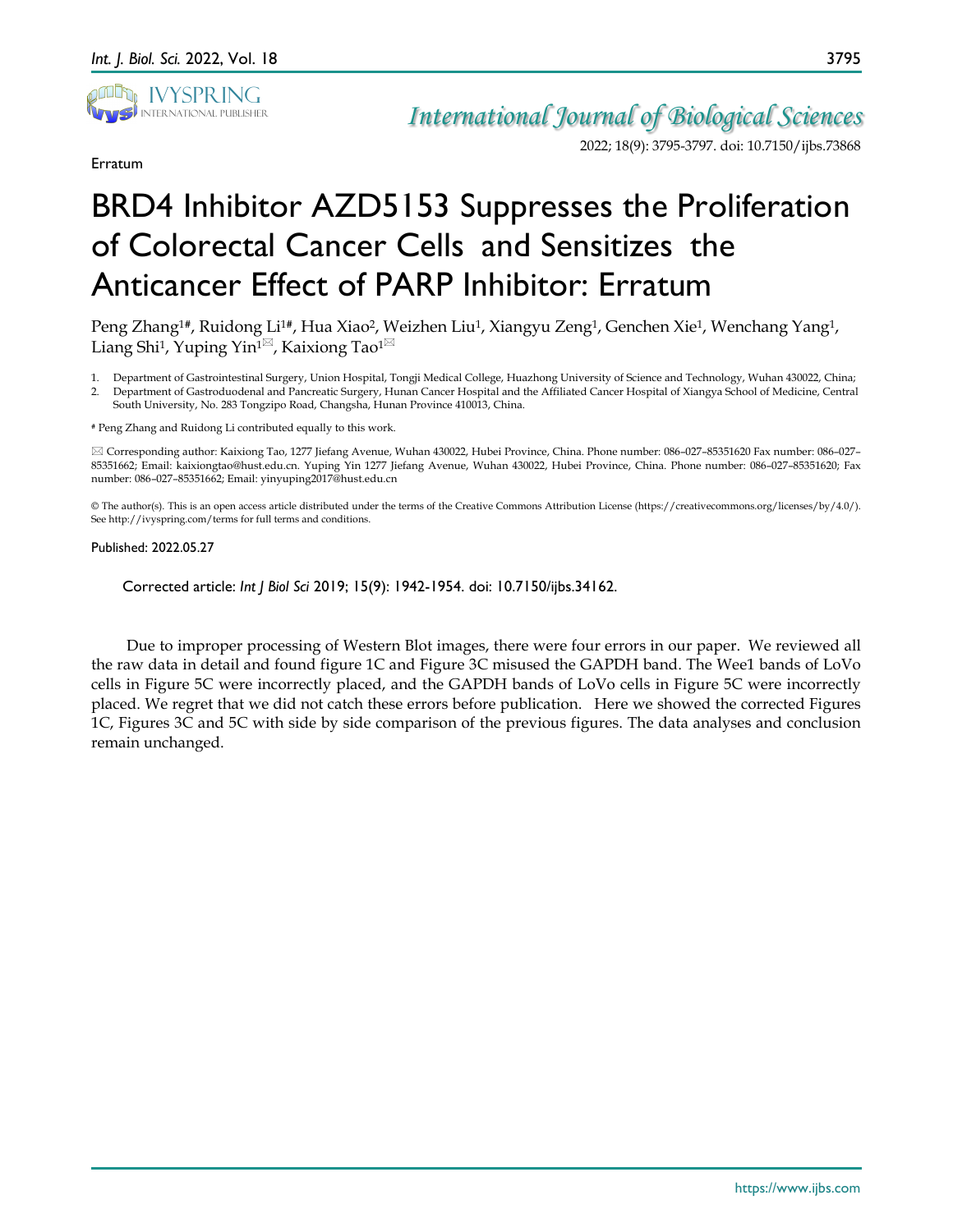





https://www.ijbs.com